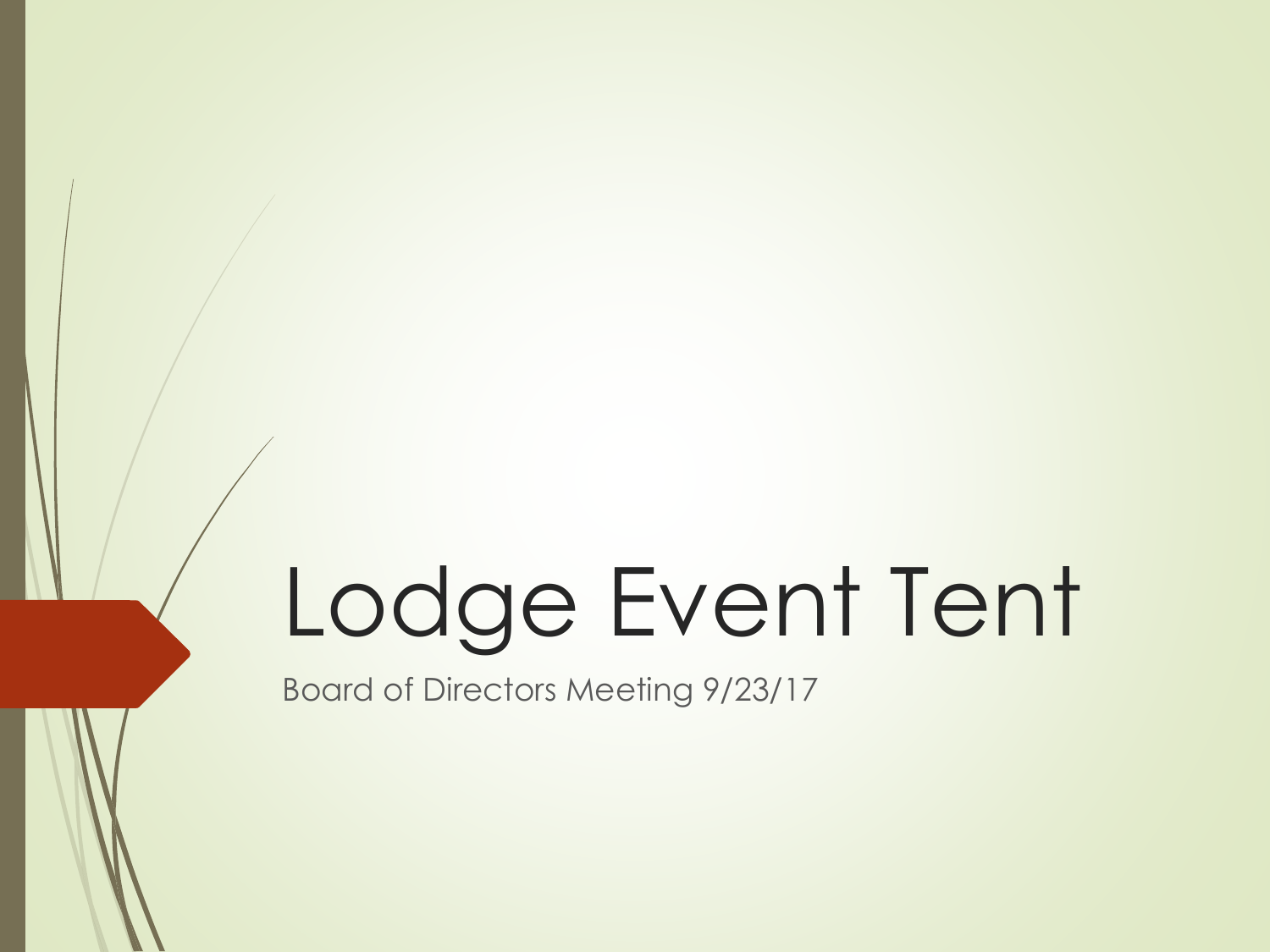## **Today**

- The Board of Directors will discuss the proposed replacement special events tent for The Lodge and provide staff guidance on tent replacement and 2018 special events bookings.
- Brief presentation with options
- **Issues which can be deferred, such as tent re-location** are not being addressed today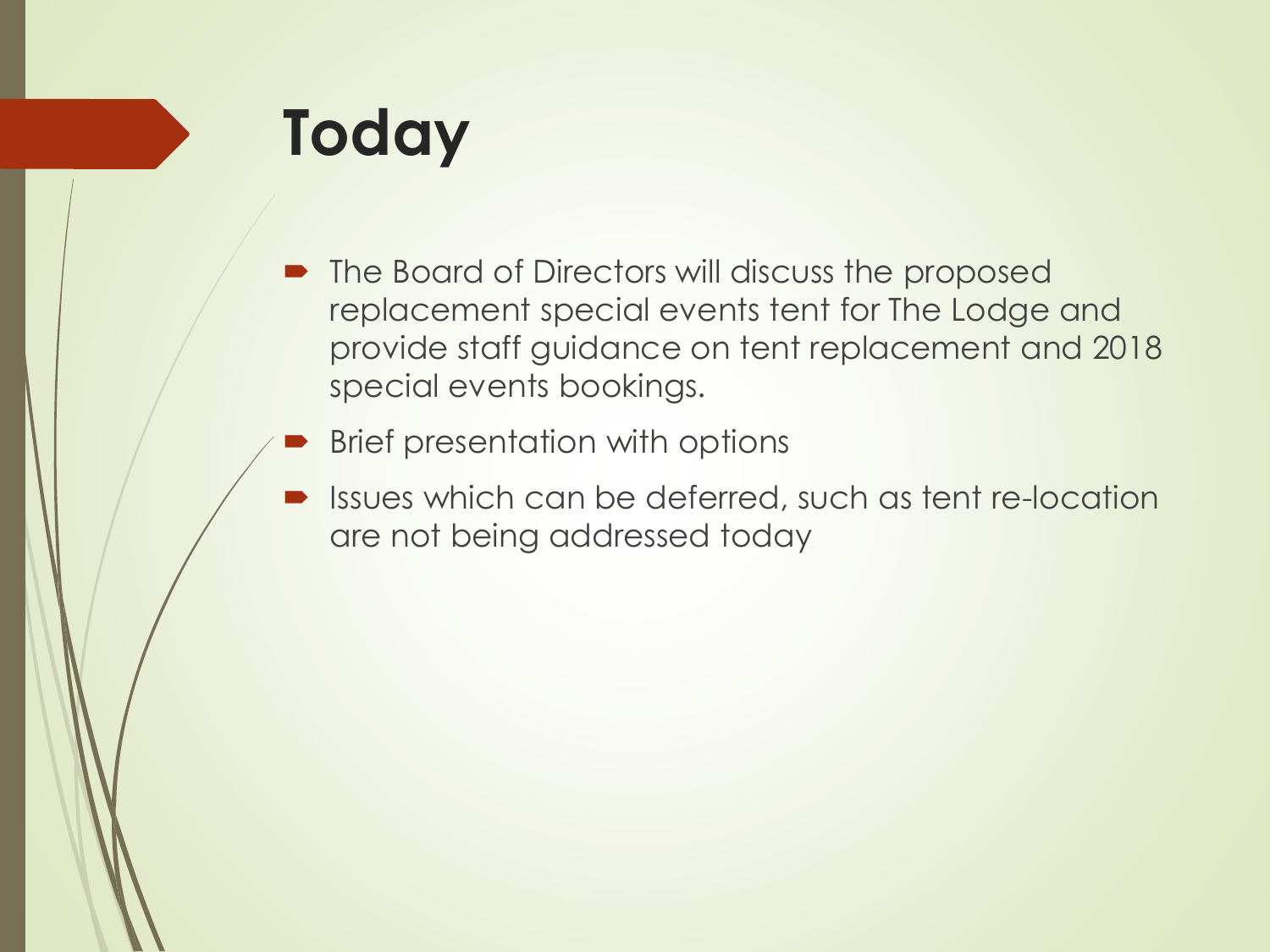#### **2015-2017 Revenue Breakdown**



**Dollars & Cents**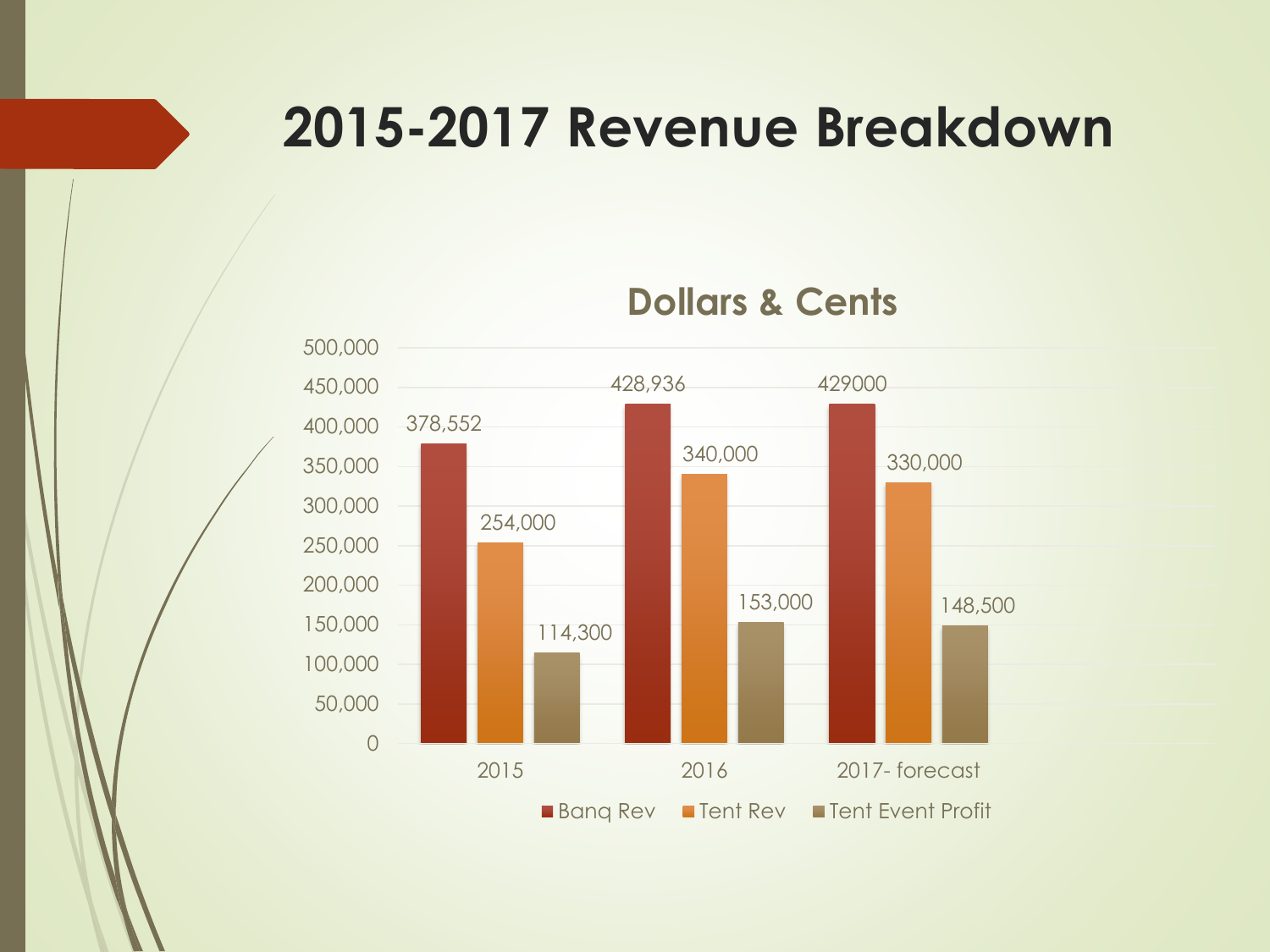## **Percentage of the Lodge Banquets Events Held in the Tent**



- 2015 **67%** of banquets at the Lodge were in the tent
- 2016 **79%** of banquets at the Lodge were in the tent
- 2017 Forecast **77%** of banquets at the Lodge were in the tent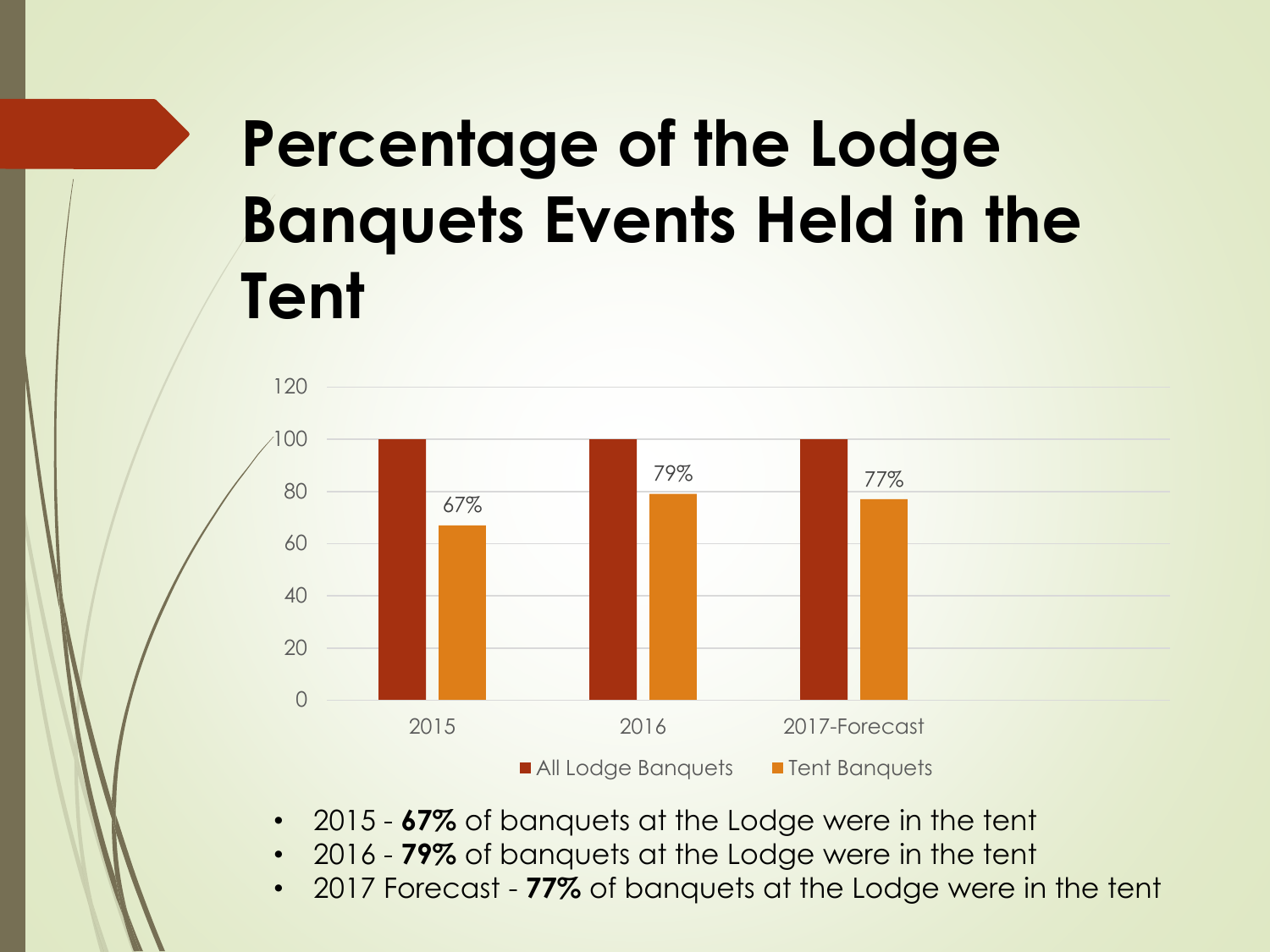## **Percentage of Member Events in Dollars**

- **2015** prior to keeping demographic record
- **2016**
	- $\bullet$  \$149, 000 44% were member events
	- $\implies$  \$190,368 49% public & 6% other
- **2017 Forecast** 
	- $\bullet$  \$115, 603 36% member
	- $\Rightarrow$  \$215,417 63% public & 1% other

**Member dollars does not include 20% discount given to members on food and beverage**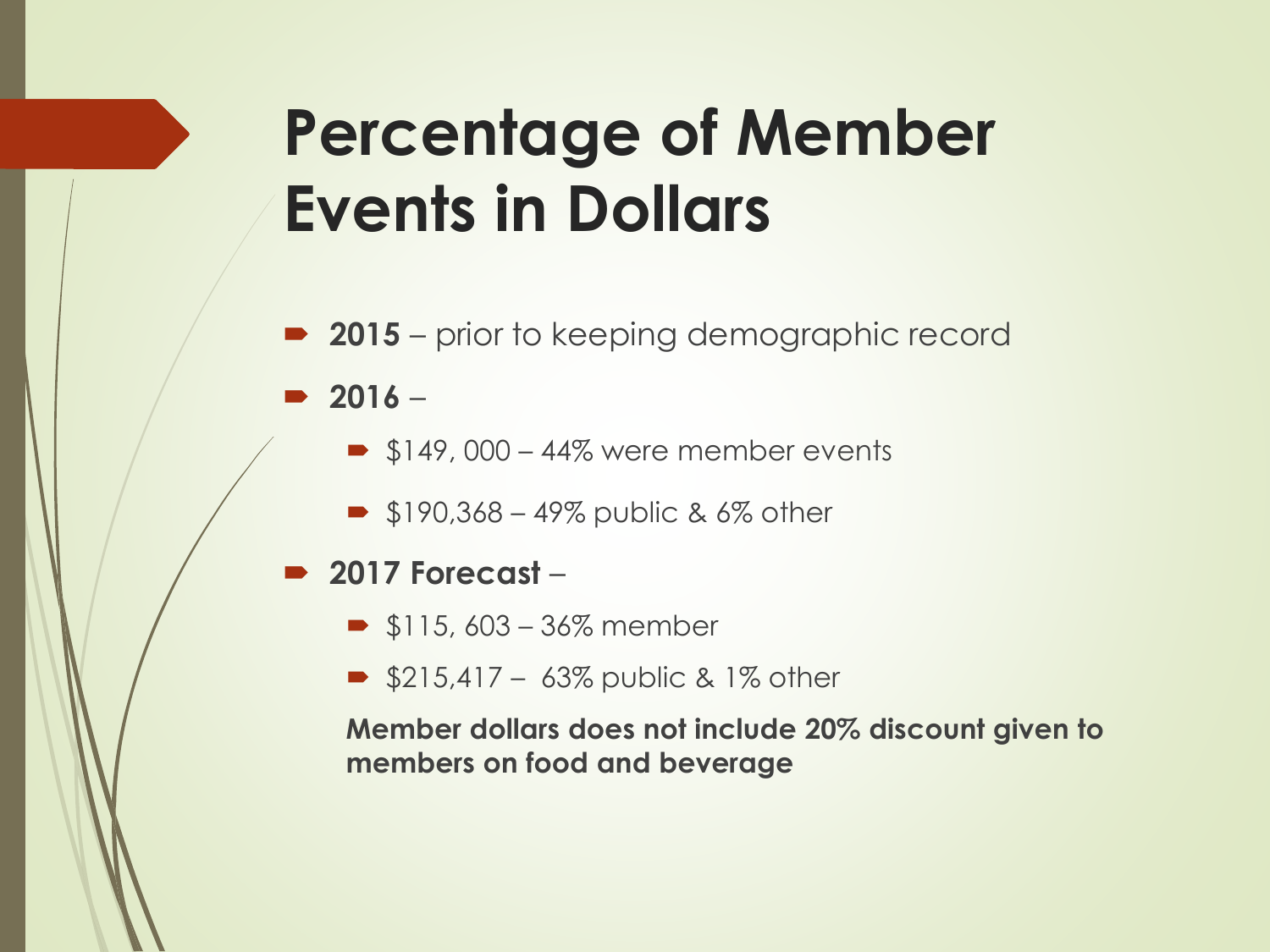## **Additional Revenue Centers**

- **In addition to our tent event revenue, there are a number of** other areas that benefit from these events.
- Rehearsal dinners- usually smaller then weddings are held in The Lodge, the Grotto, POTH and an option at our ACAC. Guests also stay in the area prior to event and patronize Lodge, if not be part of the Rehearsal Dinner.
- Golf groups related to weddings.
- Pub business associated around weddings and events.
- So there is much more lost revenue should we decide to not host tent size events.
- At \$150,000 direct tent profit
- + \$50,000 minimum in indirect incremental profit (not gross)
- The indirect range is \$50,000 to \$100,000 in net (not gross)
	- $\bullet$  \$150,000 direct tent profit plus \$50,000 \$100,000 indirect profit
- Does not factor in exposure/new diners impact. Or interest in desirable place to purchase.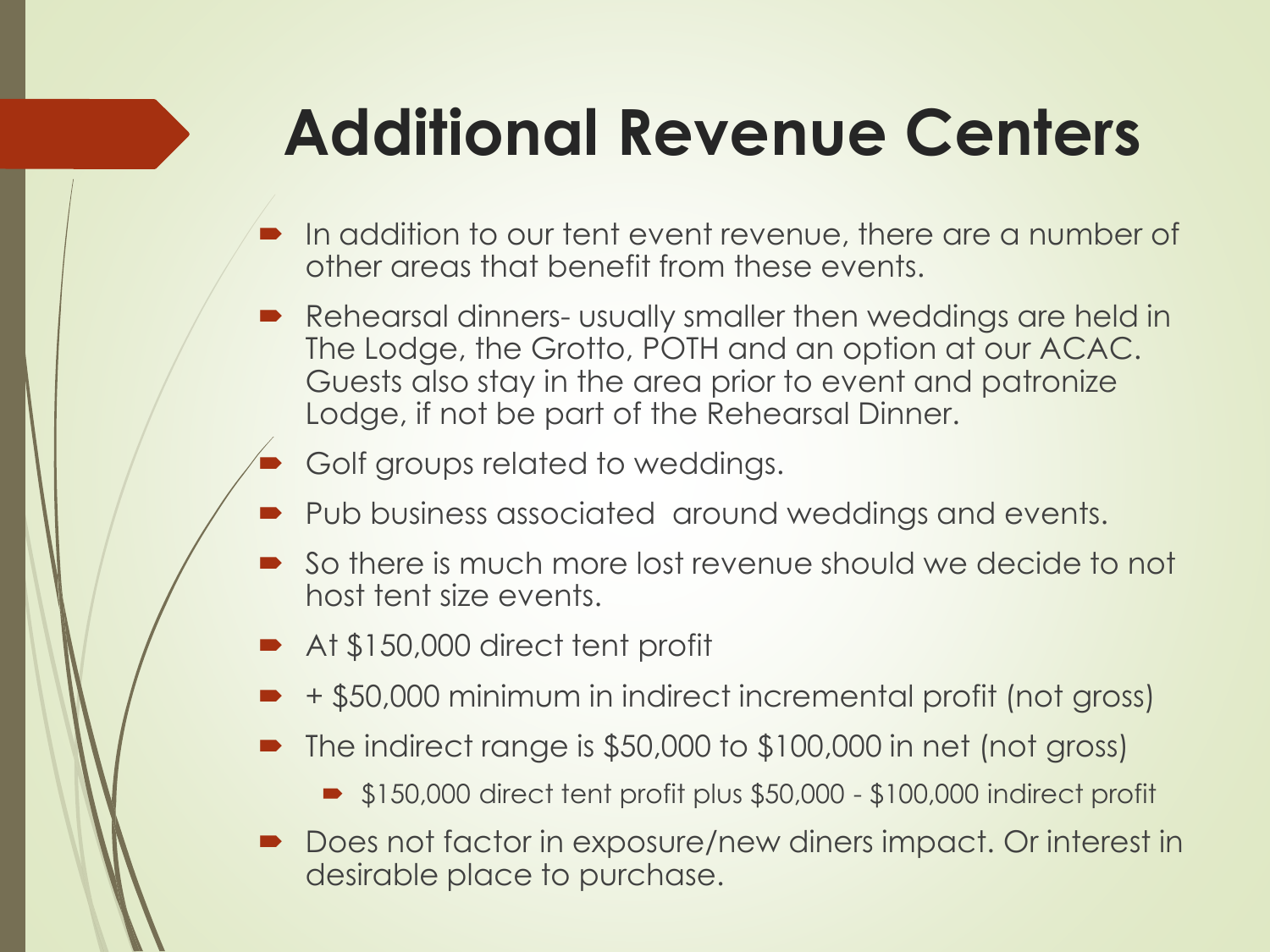## **Wedding Package for 9/22 & 9/23**

Tent Wedding- \$16,000 + Bar (\$2,000) = \$18,000

- Golf package for wedding party \$3,000 (plus potential in golf shop purchases and additional alcohol)
- Rehearsal dinner at POTH- \$5,000
- Total \$26,000 using banquet profit equation \$11,700
- Friday and Saturday of less peak season (2 days)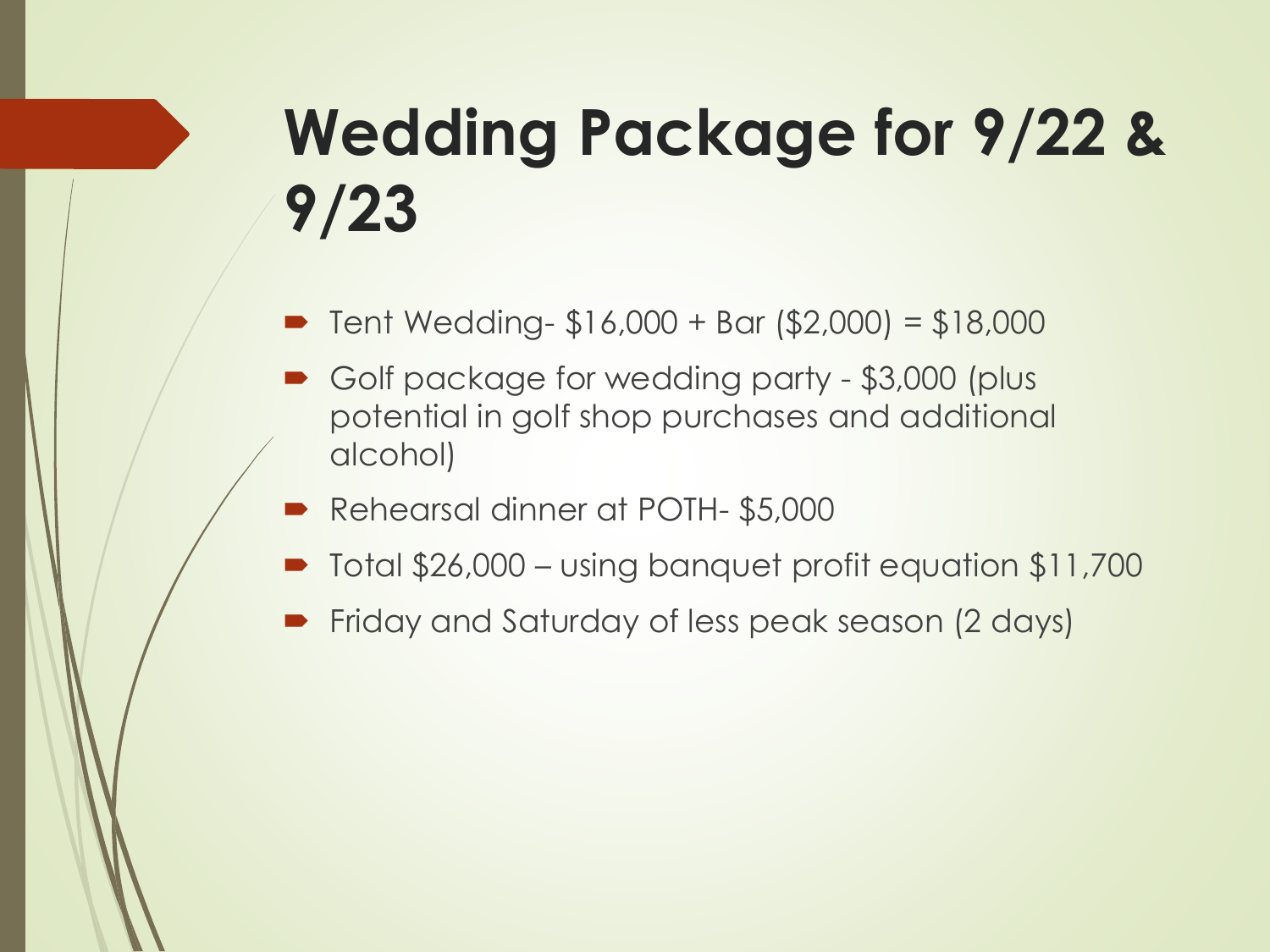#### **Member Feedback**

- Our presentation board for membership to view was placed in the lobby of the Lodge from June 4<sup>th</sup> through June 30th.
- Between June  $4<sup>th</sup>$  and July 17<sup>th</sup> I received (15) e-mail responses (1/3 each - for/ against / alternative options)
- The proposed example tent for was up June  $27^{th}$   $29^{th}$ at a cost of \$3,600 and our town hall meeting was held at 11 am on Wednesday June 28<sup>th</sup>.
	- We had 4 members (not board or management) that were in attendance.
	- During our meeting, it was indicated from the members present, that none had hosted or been to an event in the tent. Suggestions were made to build a permanent structure.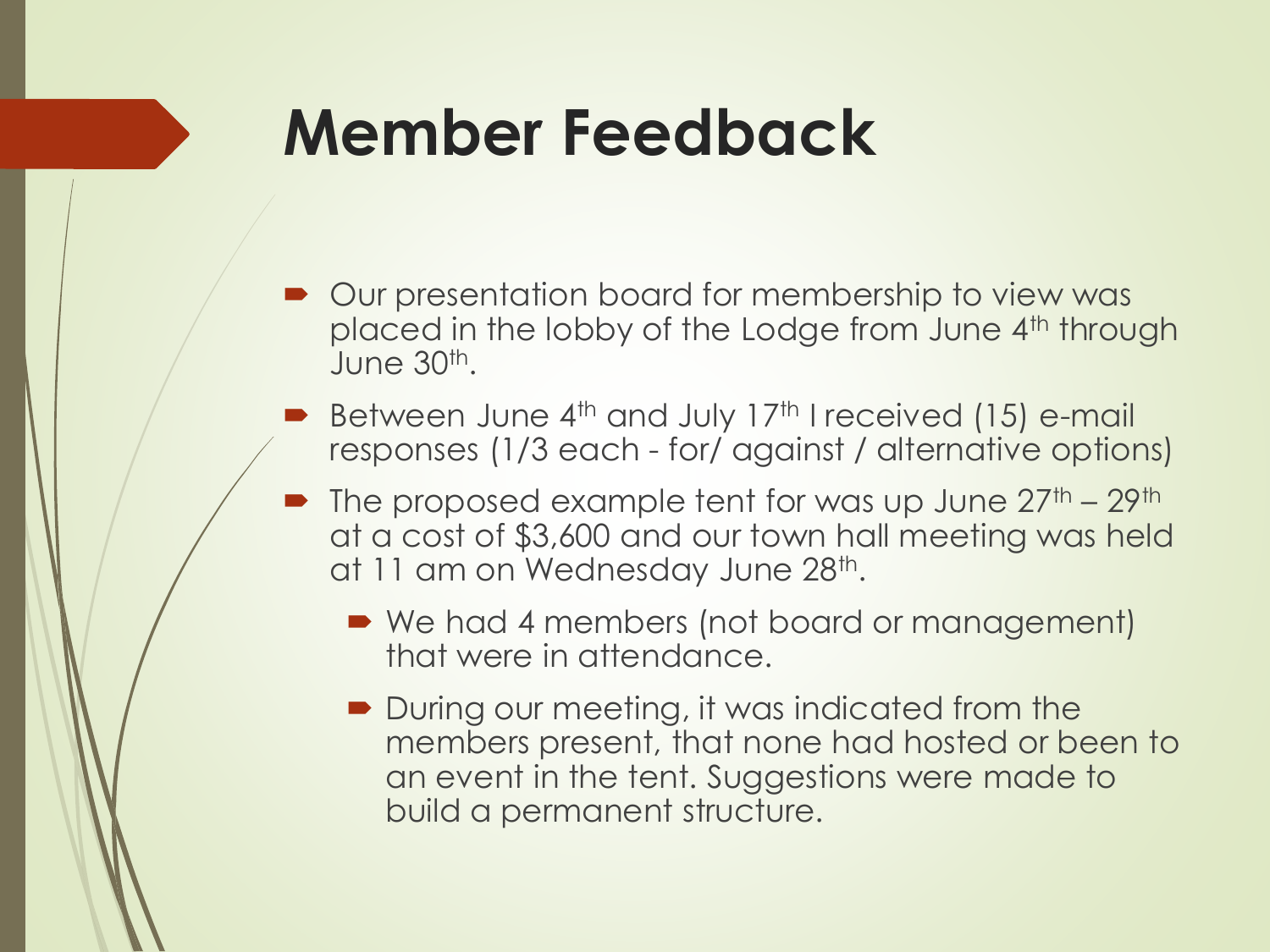### **Comment Cards**

- **Member interest, comments and feedback are very** important to us. TD members are very forthcoming with input and it is very much appreciated by staff in guiding and improving us.
- The Lodge averages between 300 to 400 submitted comment cards per summer season. May- Sept. This period is when the tent is up in place.
- From May  $1 -$  Sept 15<sup>th</sup> 2017 we have received 369 comment cards. Of these (2) have mentioned the tent
- Dating back to 2012 there are an additional 4, totaling 6 comment cards in 6 years.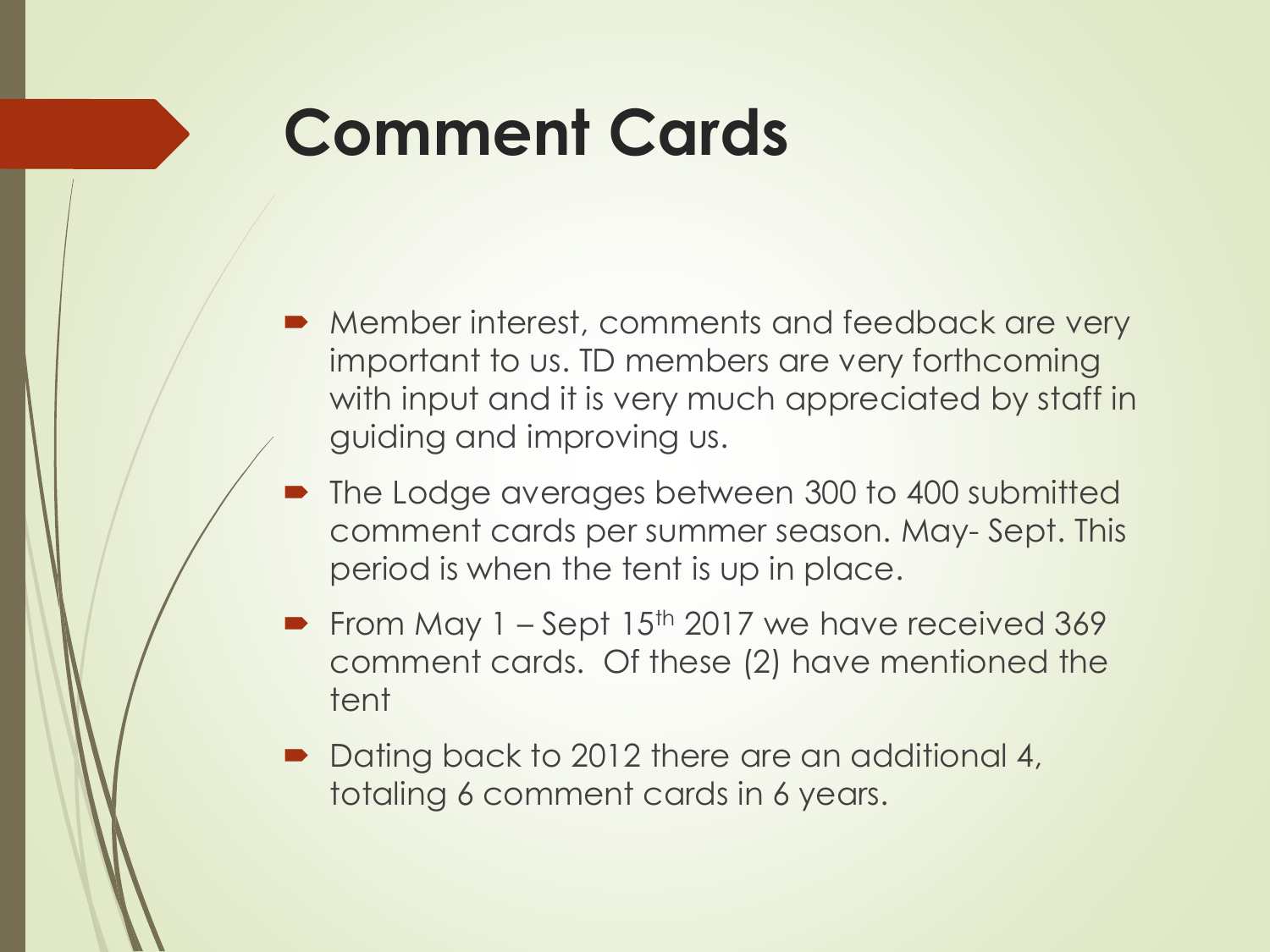#### **NextDoor Member Input**

 <sup>29</sup> "Circus Tent" Posts on NextDoor  $\blacksquare$ # of replies - 76  $\blacksquare$  # of people- 26  $\blacksquare$  # of references to tent -29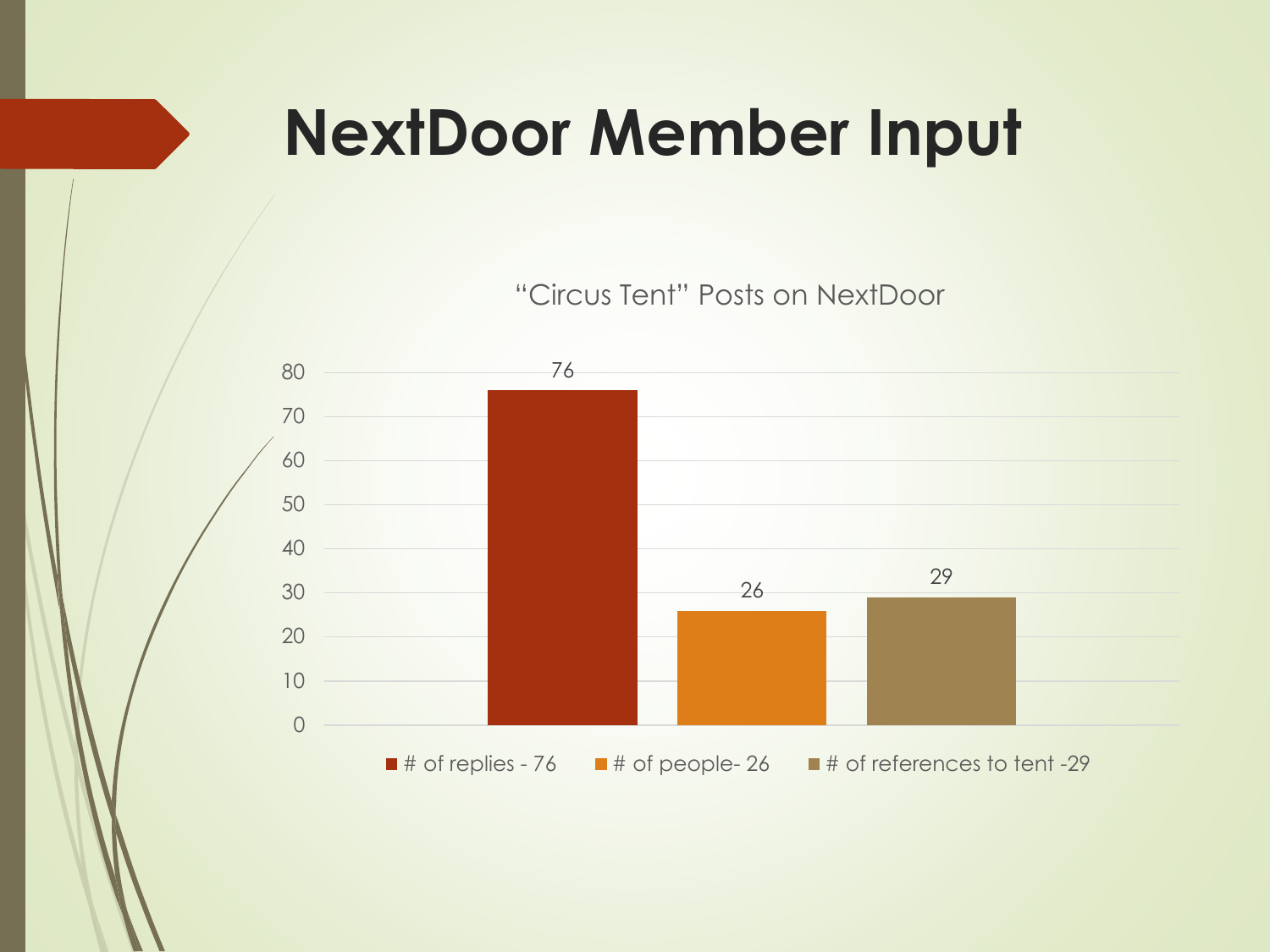## **Issues of the Tent Presented by Membership:**

- **Glare :** we have found a toned down eggshell color in matte finish to replace our current bright white tent.
- **Noise** : we are currently addressing different options to reduce neighborhood noise.
	- Discussion of ending weddings at an earlier time
	- Restricting DJ's decibel levels with threats of not being able to be a return vendor
	- Facing speaker system away from condos
	- Purchasing sound absorption wall pieces for condo side of tent
- **Obstruction of view:** we have found a lower profile tent reducing height from 21 feet to 18 feet (height of our deck rail).
	- Tent obstructs around 25 % of seating. Mostly main dining room. Remaining 75 % faces other directions.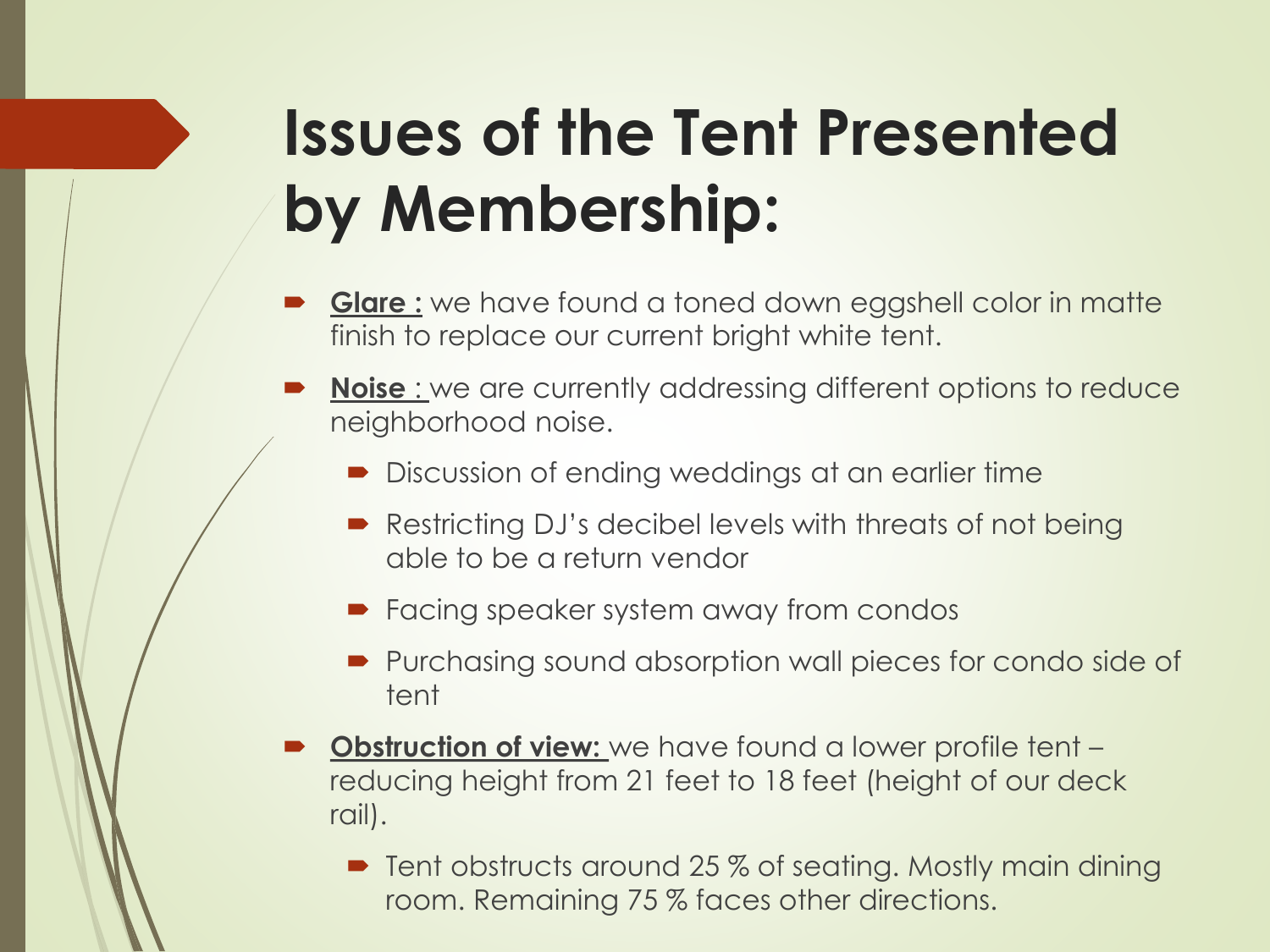#### **Tent Costs**

- (Tent made in 2006)current tent was purchased in June 2007 for \$25,000. A cost of \$2,500 per year, (at ten year forecast).
- Current tent pricing is in the area of \$56,000. A cost of \$5,600 per year, (at ten year forecast).
- Chairs and tables required with or with out tent
- May 2014 we spent \$3,322 to update tent lighting. We will attempt to use in new tent or to light tentless pavilion.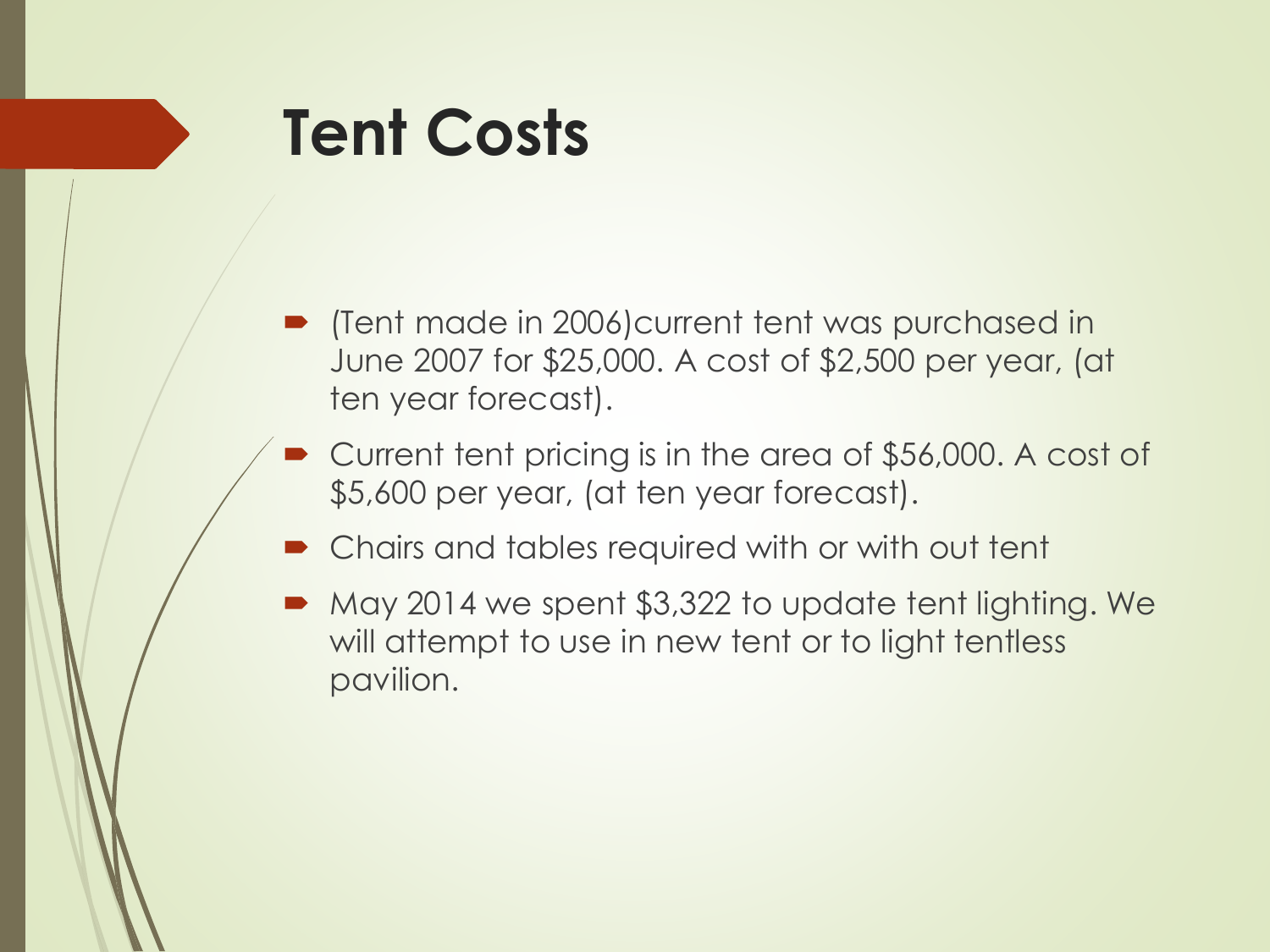## **Shelf Life Concerns**

- Our tent was up for replacement 2 years ago in 2015. We moved reserve fund to 2017.
- After consulting with the Eureka Tent Co., their shelf life recommendation is 10 years in boxed climate controlled environment.
- Given our 10 years of use at a mile high in more extreme conditions it has been recommended for replacement. In addition, the numerous up and down installations, wind, rain, snow have taken their toll on our canopy.
- It is not a fear that our tent will fail and injure guests as much as a concern that as with most items the advancement of technology and product design has improved over the last decade. The tent we are interested in, provides a much stronger, more advanced frame work system built to withstand more extreme weather conditions.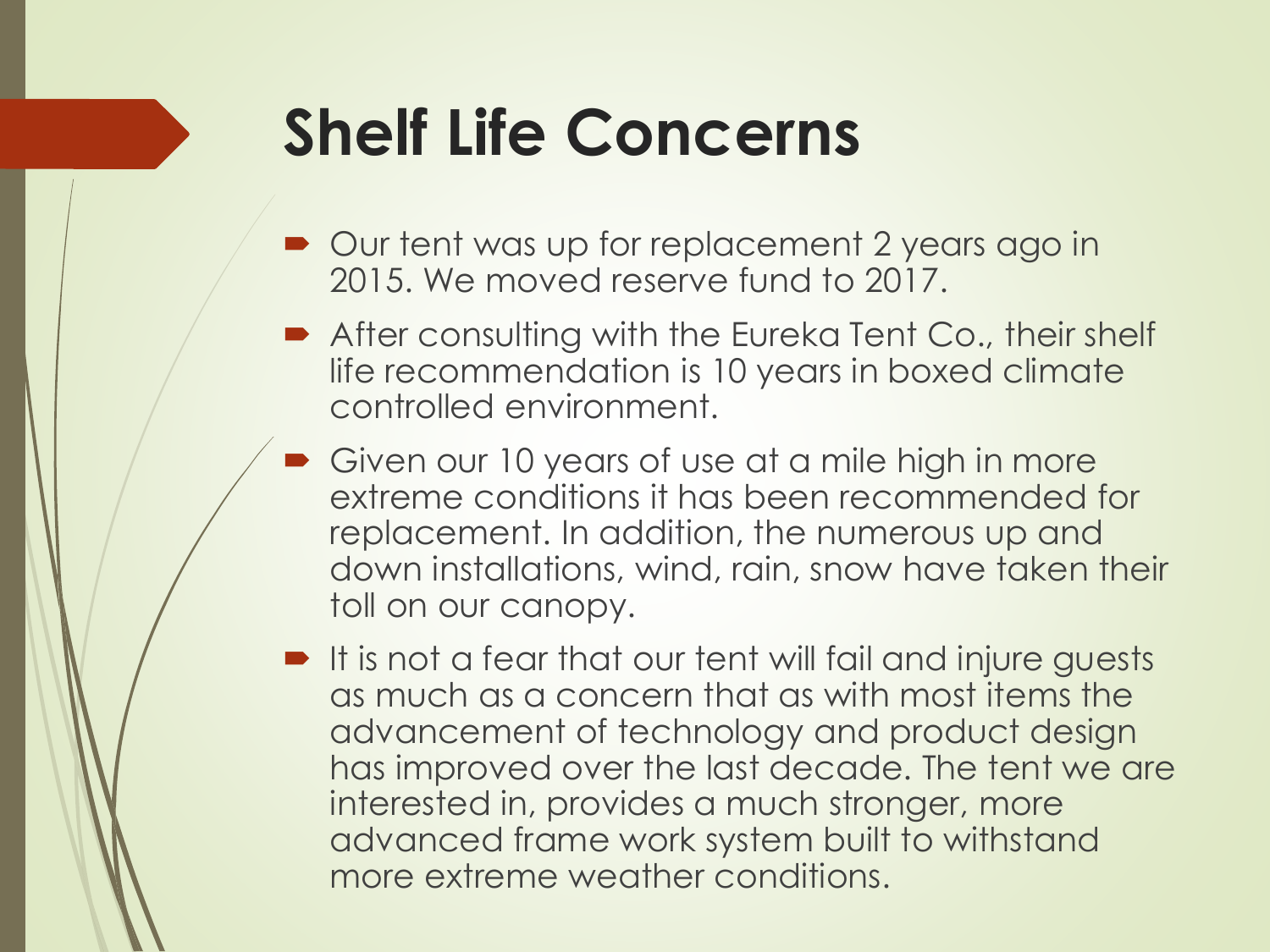## **2018 Booking Forecast**

- Over \$200,000 in booked tent events to date
- 90 % booked (20)on Saturdays June- Oct (only 3 left)
- With the amount of bookings for 2018 mgt recommends any decisions based on ending tent events should be put off until 2019
- We can use existing tent to fulfill contracts for one more season
- **•** These are member and club event bookings as well as public
- We do not want to gain the reputation as unreliable in the HOA, Event and Local Community
- $\blacksquare$  This will keep our brand and reputation in tact as well as not damaging any future non-tent business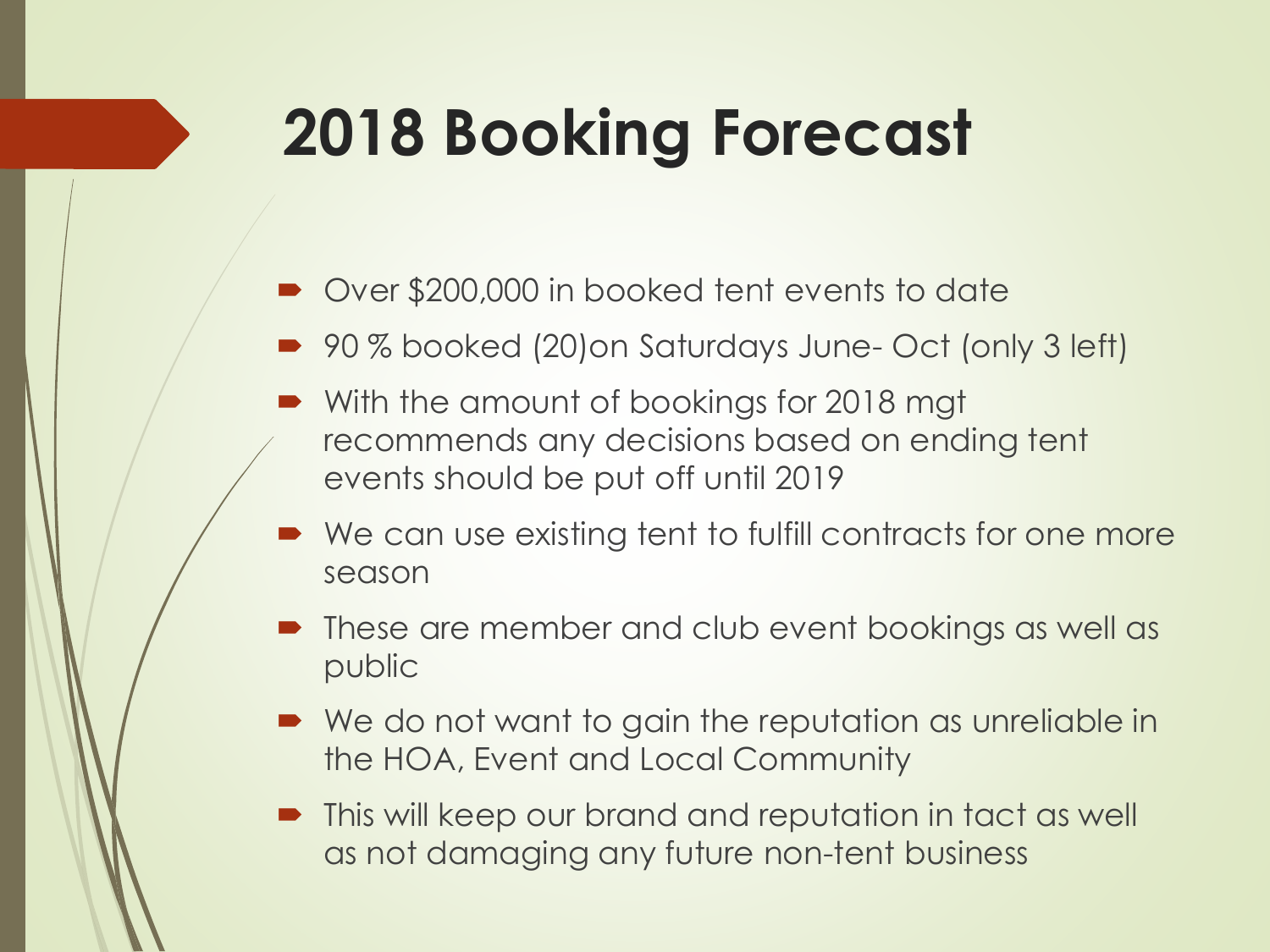## **Options for Limiting Tent Events**

- Recommendations for 2019
	- **Limit tent events to members only**
	- Limit tent events to certain time periods (not around major holidays when the association is busiest)
	- Hold events every other weekend so tent can come down for extended periods
	- Have events end at 9pm instead of 10pm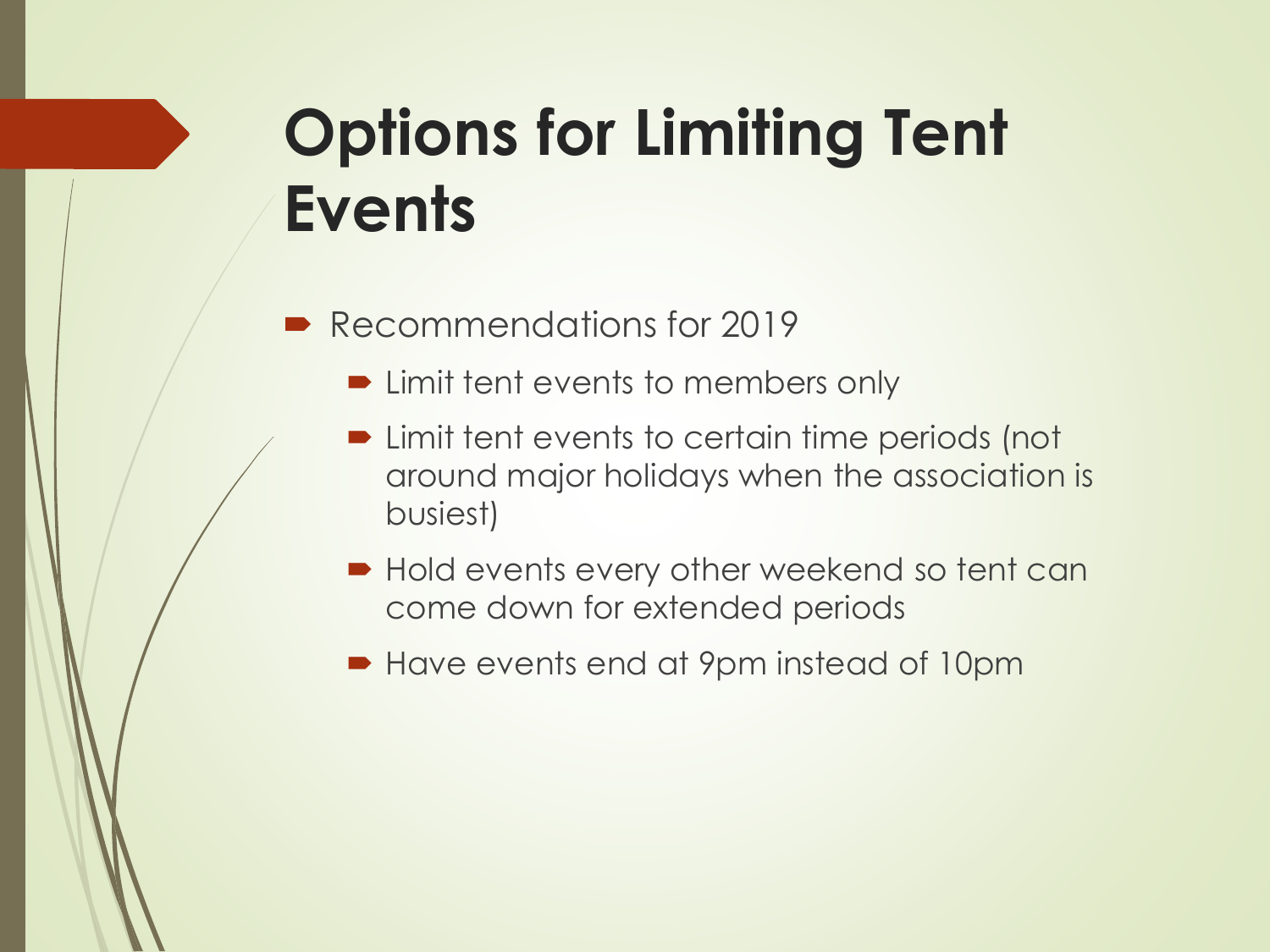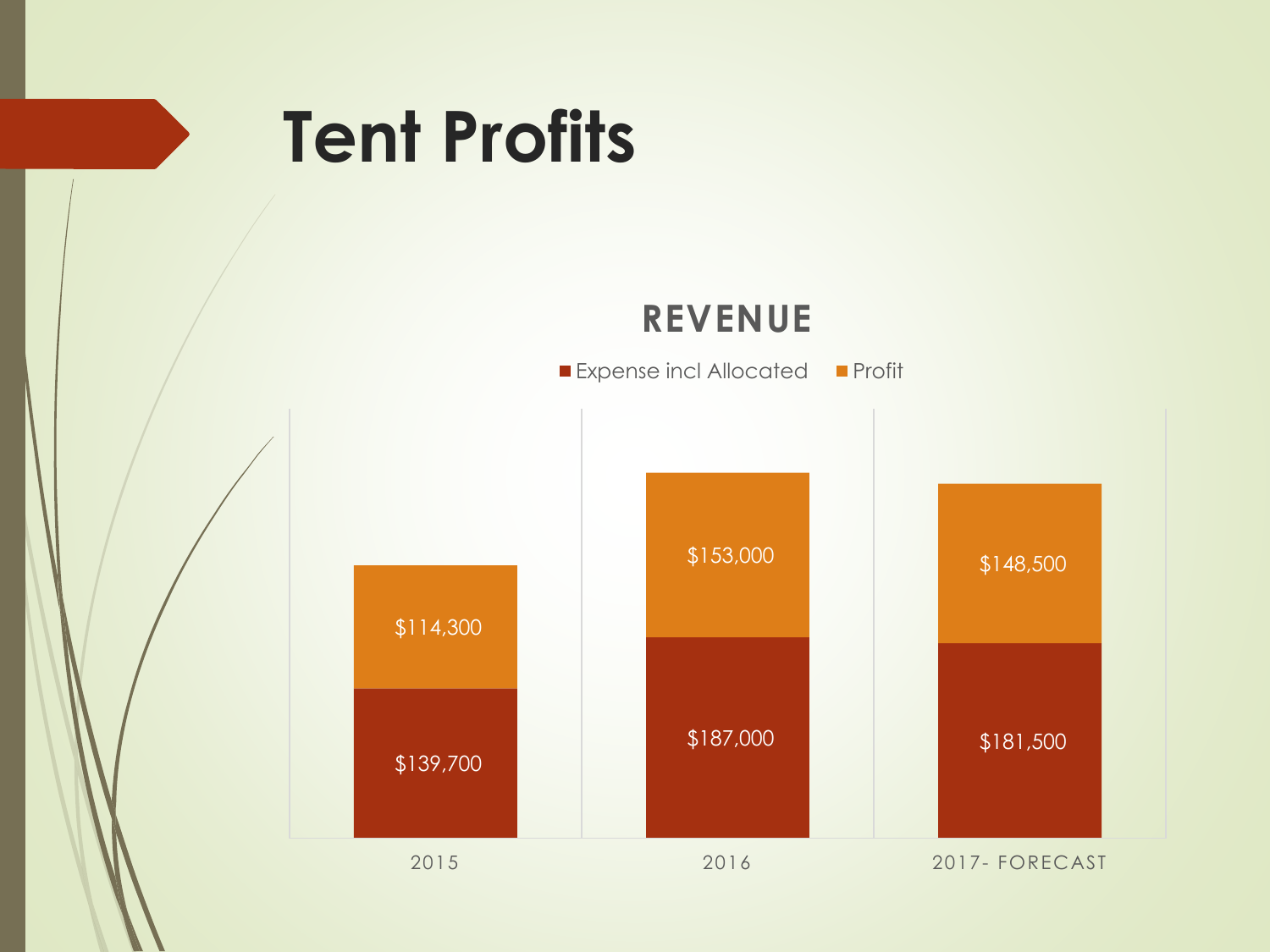## **Tent Profits Reduce Member Cost**